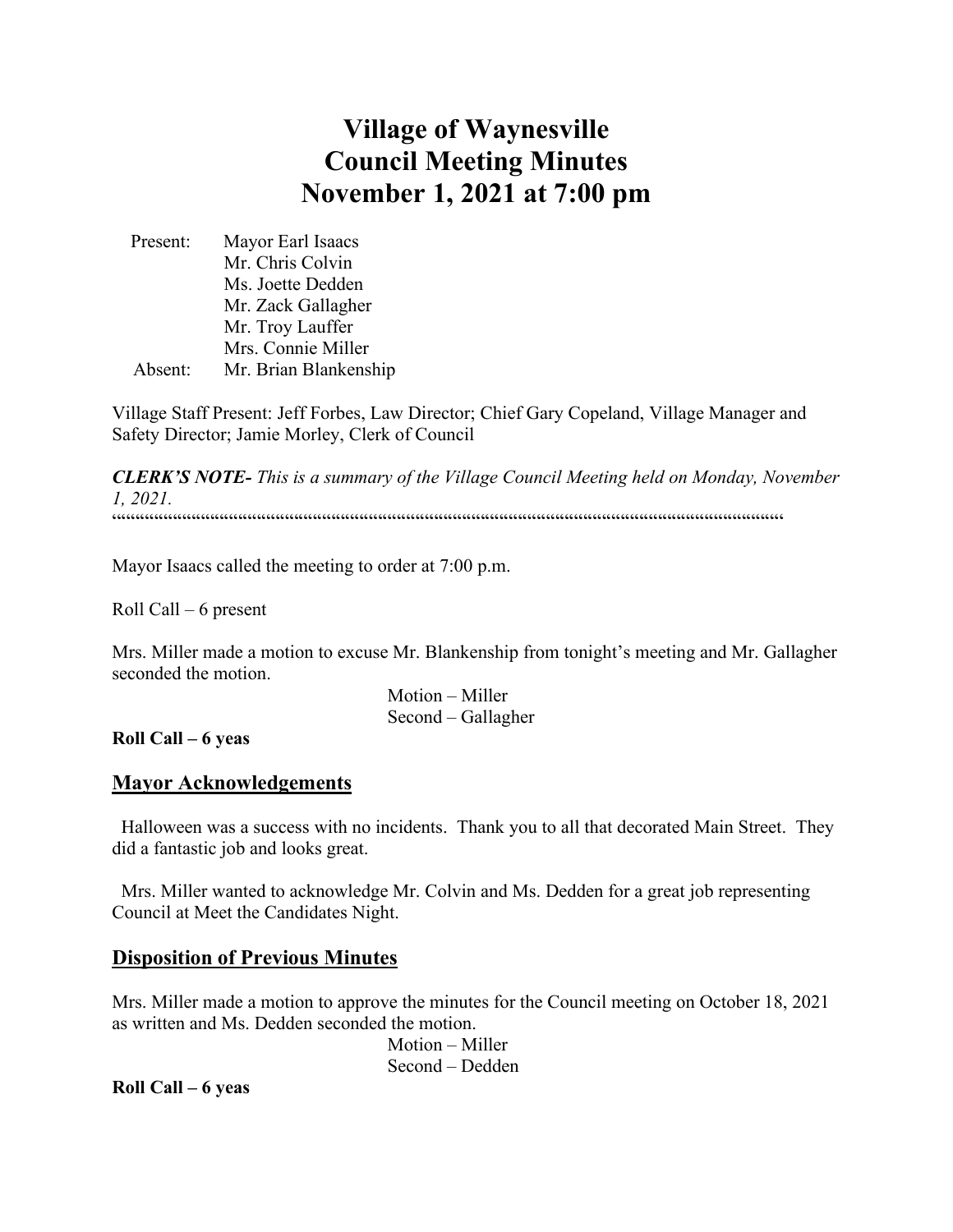$\label{prop:main} \hspace{1.5cm} \hspace{1.5cm} \hspace{1.5cm} \hspace{1.5cm} \hspace{1.5cm} \hspace{1.5cm} \hspace{1.5cm} \hspace{1.5cm} \hspace{1.5cm} \hspace{1.5cm} \hspace{1.5cm} \hspace{1.5cm} \hspace{1.5cm} \hspace{1.5cm} \hspace{1.5cm} \hspace{1.5cm} \hspace{1.5cm} \hspace{1.5cm} \hspace{1.5cm} \hspace{1.5cm} \hspace{1.5cm} \hspace{1.5cm} \hspace{1.5cm} \hspace{1.$ 

### **Public Recognition/Visitor's Comments**

 $\cdots$ 

### **Old Business**

None

 $\hspace{1.5em} {\color{blue}{{\color{blue}{{\color{blue}{{\color{blue}{{\color{blue}{{\color{blue}{{\color{blue}{{\color{blue}{{\color{blue}{{\color{blue}{{\color{blue}{{\color{blue}{{\color{blue}{{\color{blue}{{\color{blue}{{\color{blue}{{\color{blue}{{\color{blue}{{\color{blue}{{\color{blue}{{\color{blue}{{\color{blue}{{\color{blue}{{\color{blue}{{\color{blue}{{\color{blue}{{\color{blue}{{\color{blue}{{\color{blue}{{\color{blue}{{\color{blue}{{\color{blue}{{\color{blue}{{\color{blue}{{\color{blue}{{\$ 

### **Reports**

#### **Finance**

 The Finance Committee will meet on Thursday, November 18, 2021 at 5:00 p.m. in the small conference room at the Government Center. The public is welcome to join.

### **Public Works Report**

 Public Works met this evening and went over projects including street paving, streetlights on Main Street, and electronic message board. The next meeting is scheduled for December 6 at 6:00 p.m. The public is encouraged to attend.

#### **Special Committee Reports**

 Personnel Committee met and discussed yearly reviews of the Village Manager and Finance Director. Requesting an executive session tonight to discuss the employment of a public employee. Mr. Colvin stated that the executive session would occur after the first reading of ordinance 2021-047.

Ms. Dedden thanked the following individuals for helping decorate Main Street in time for Hearth Warming for the Holidays: Dale Miller, Connie Miller, Dave Stubbs, Chris Colvin, Robin Colvin, Adrianna Colvin, Casey Colvin, Hannah Colvin, Chuck Dedden, Joette Dedden, and Waynesville Street Department.

#### **Village Manager Report**

- Water Department did an inhouse Fourth Street water lateral repair.
- Researching electronic message boards to be placed at the government center. This will be an effective way to communicate with residents about upcoming events (fireworks, SKF, bike rodeo, recycling rally, and drug take back programs), emergencies (boil advisories, missing person, Amber Alerts,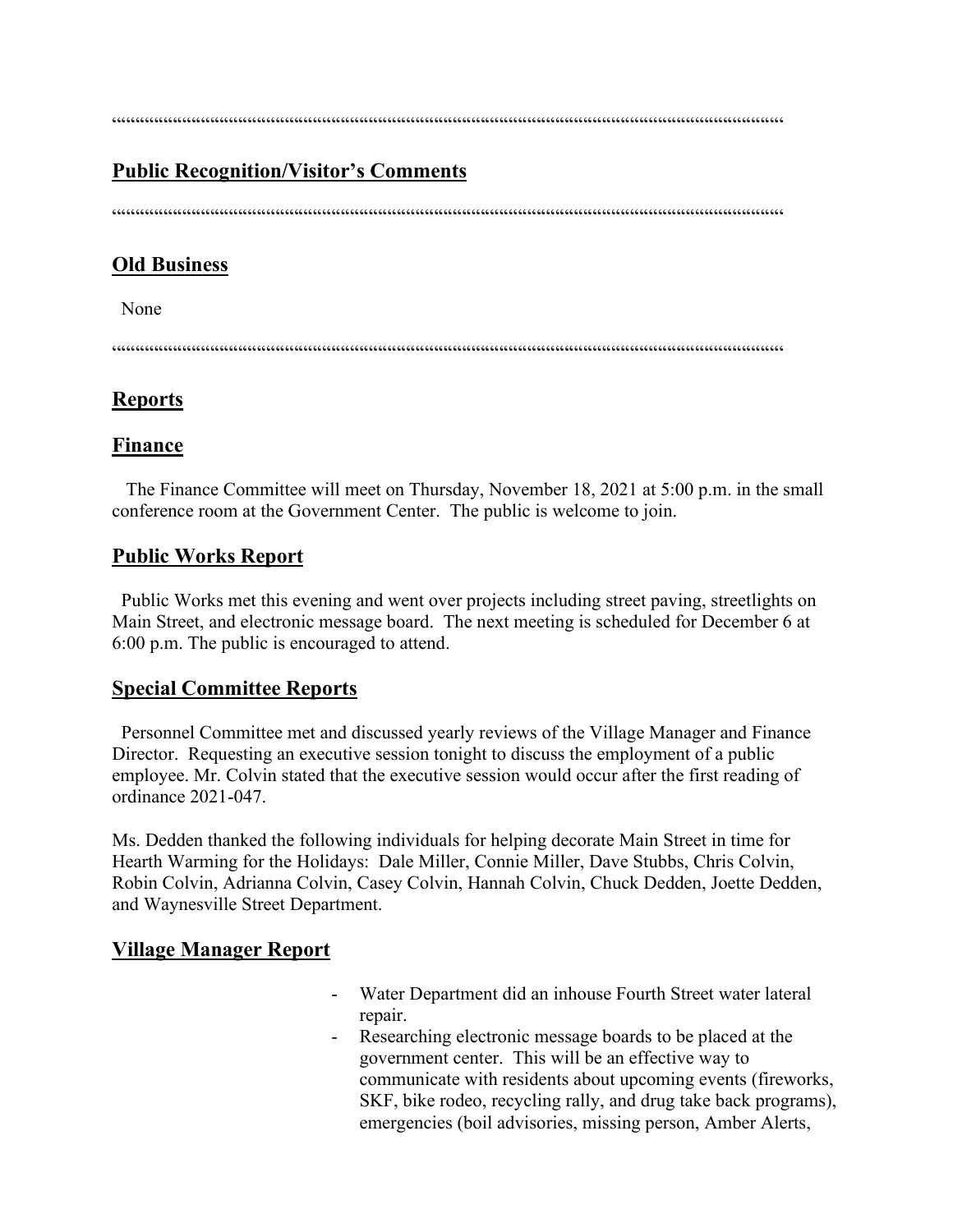and street closures), and public information (meeting dates and times, weather forecasts, Holidays, election dates, Mayor's Court, and Government Center closure).

- Researching the replacement of the streetlights along Main Street. The old lights are deteriorating and becoming a liability. One light has even fell over. Would like to change to LEDs to offer better lighting and less electric to light up. It was suggested at the Public Works meeting to involve the MOMS Committee in the decision-making process.
- Provided photos of the progress of the new catch basin being installed behind Pat's Gas.
- Picture of the old leaf vacuum has been provided. Plan to put this on Gov Deals with a beginning price of \$1,500.
- Considering the use of micro surfacing for a couple of the streets within the Village. The cost is 1/3 the price of a complete mill and fill. Wayne Township just had this done to Thomas Drive. Set up a meeting with the company to get more information.

### **Police Report**

- Calls for service for the Sauerkraut Festival have been provided. Also received a check for \$234 for the operation and use of the Village vehicles during the festival.
- Provided Code Enforcement Report.
- Turned over to Drug Task Force 23.5 pounds of prescription drugs from the Drug Take Back Program at the Government Center and Fields Pharmacy.
- Will not be at the next Council meeting as will be attending the Chiefs' Conference in Columbus, OH.
- Waynesville Police Department was nominated and awarded certificate from Faith and Friends Radio.
- Trick-or-treat went well with no incidents. Three officers were on duty and used the Command Vehicle to hand out candy in the Camp Creek area.

Mr. Colvin stated he believes the Village Manager should continue researching the electronic message board sign for the Government Center.

Mr. Gallagher agreed with the suggestion of listing the leaf vacuum for \$1,500.

Mr. Colvin made a motion to refer the streetlights along Main Street to MOMS for further input and research and was seconded by Mr. Lauffer

> Motion – Colvin Second – Lauffer

**Roll Call – 6 yeas**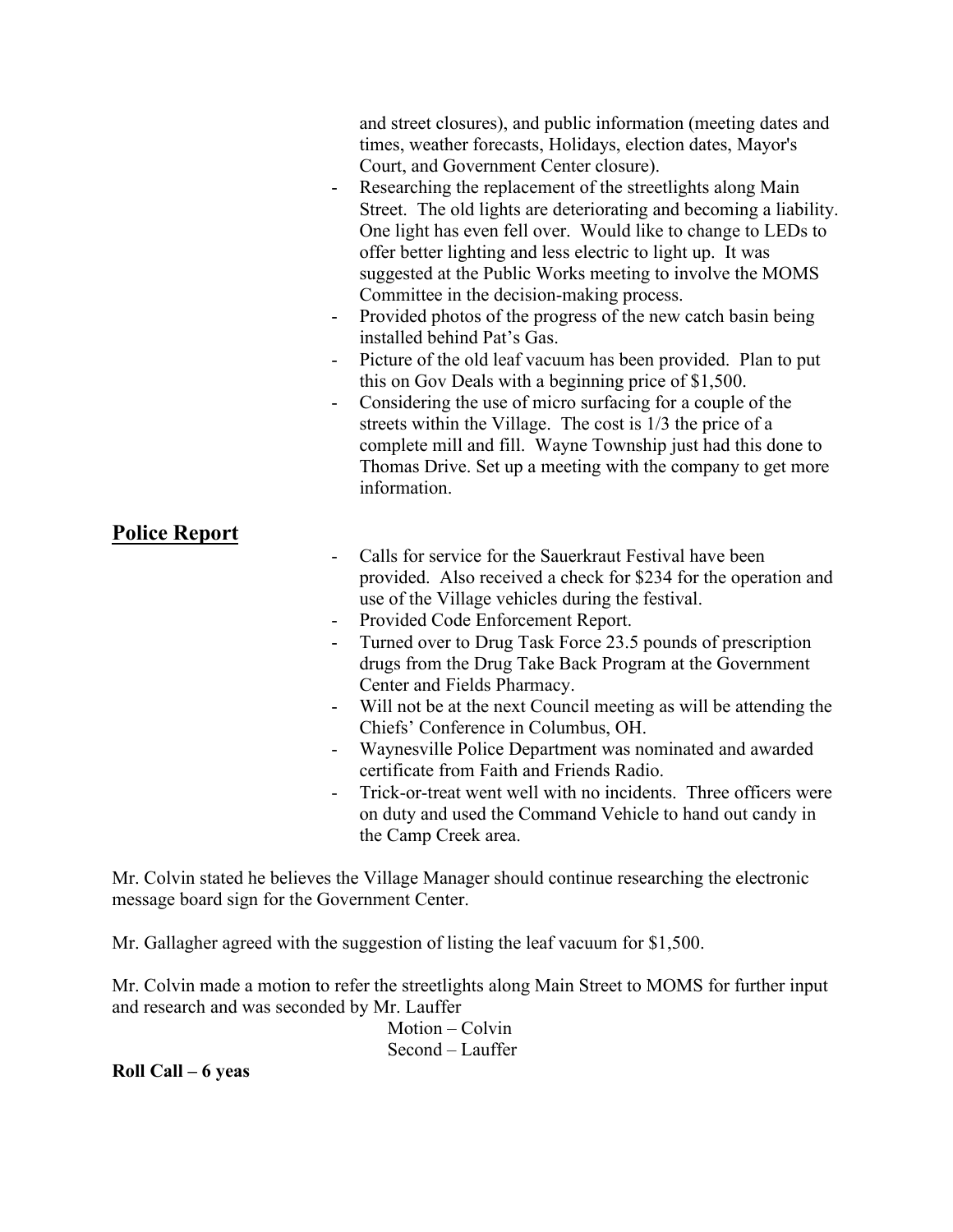### **Financial Director Report**

Couple ordinances on tonight's agenda from the Finance meeting including the increase of water rates, insurance renewals, and renewal of the HRA.

### **Law Report**

None

### **New Business**

None

### **Legislation**

### **First Reading of Ordinances and Resolutions**

#### **Ordinance No. 2021-044**

Ratifying and Accepting Plans for Dental, Vision, and Life Insurance for Village Employees and Dependents

Ms. Dedden made the motion to have the first reading of Ordinance 2021-044 and was seconded Mrs. Miller.

> Motion – Dedden Second – Miller

Ms. Dedden explained that the Finance Committee met with Jim Hough from Wade Insurance. The proposed dental insurance carrier changed to Superior Dental from Dental Care Plus. The rates are lower and offers expanded benefits. Life insurance coverage has no changes and rates are the same. Vision insurance has no changes and the rates are the same.

### **Roll Call – 6 yeas**

### **Ordinance No. 2021-045**

Establishing a Health Reimbursement Plan for Village Employees and Authorizing Related Payments

Mr. Colvin made the motion to have the first reading of Ordinance 2021-045 and was seconded Mrs. Miller.

> Motion – Colvin Second – Miller

Ms. Dedden stated there are no changes from previous year.

#### **Roll Call – 6 yeas**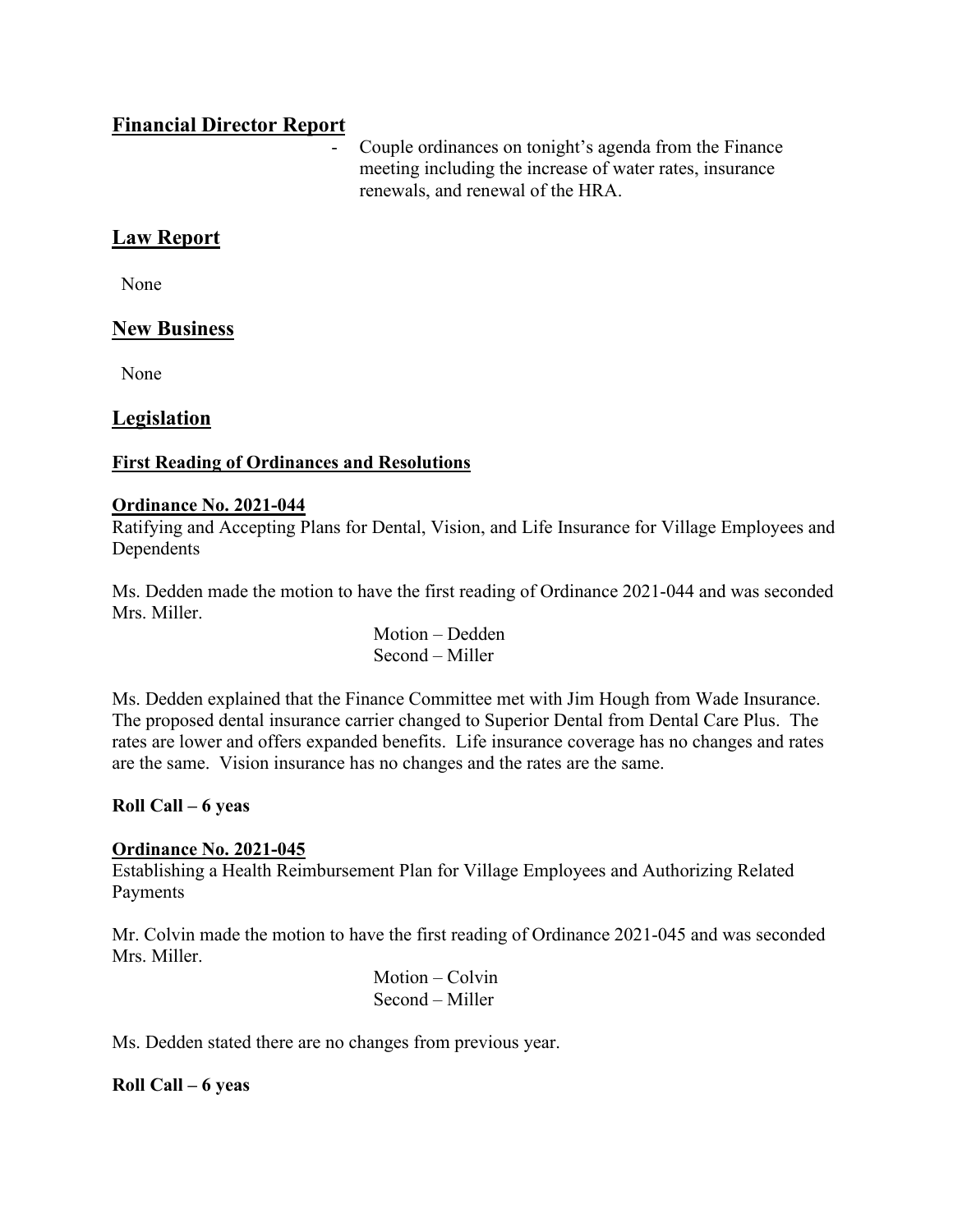#### **Ordinance No. 2021-046**

Authorizing Compensation in Lieu of Healthcare Benefits for Village Employees for the 2022 Benefit Year

Mrs. Miller made the motion to have the first reading of Ordinance 2021-046 and was seconded Mrs. Lauffer.

> Motion – Miller Second – Lauffer

Ms. Dedden stated there are no changes from previous year.

### **Roll Call – 6 yeas**

### **Ordinance No. 2021-047**

Adopting a Schedule for Water Rates for the Village of Waynesville Fee Schedule

Ms. Dedden made the motion to have the first reading of Ordinance 2021-047 and was seconded Mrs. Miller.

> Motion – Dedden Second – Miller

Ms. Dedden explained the proposed water rate increases are over the next three years. Inside water rates will go from \$3.59 to \$3.77 on January 1, 2022, from \$3.77 to \$3.95 on January 1, 2023, and from \$3.95 to \$4.14 on January 1, 2024. The outside water rates will go from \$4.39 to \$4.61 on January 1, 2022, from \$4.61 to \$4.84 on January 1, 2023, and from \$4.84 to \$5.08 on January 1, 2024. The bulk water rate will also increase from \$5.25 to \$5.50 on January 1, 2022 and to \$5.75 on January 1, 2023.

### **Roll Call – 6 yeas**

### **Executive Session**

Mr. Colvin made a motion for executive session for the purposes to discuss the employment of a public employee at 7:30 p.m. and was seconded by Ms. Dedden

 Motion – Colvin Second – Dedden

### **Roll Call – 6 yeas**

Council returned from executive session at 8:12 p.m. with a roll call and six members were present.

### **First Reading of Ordinances and Resolutions (Continued)**

### **Ordinance No. 2021-048**

Authorizing the Village Manager to Execute an Amendment to the Employment Agreement with Kitty Crockett